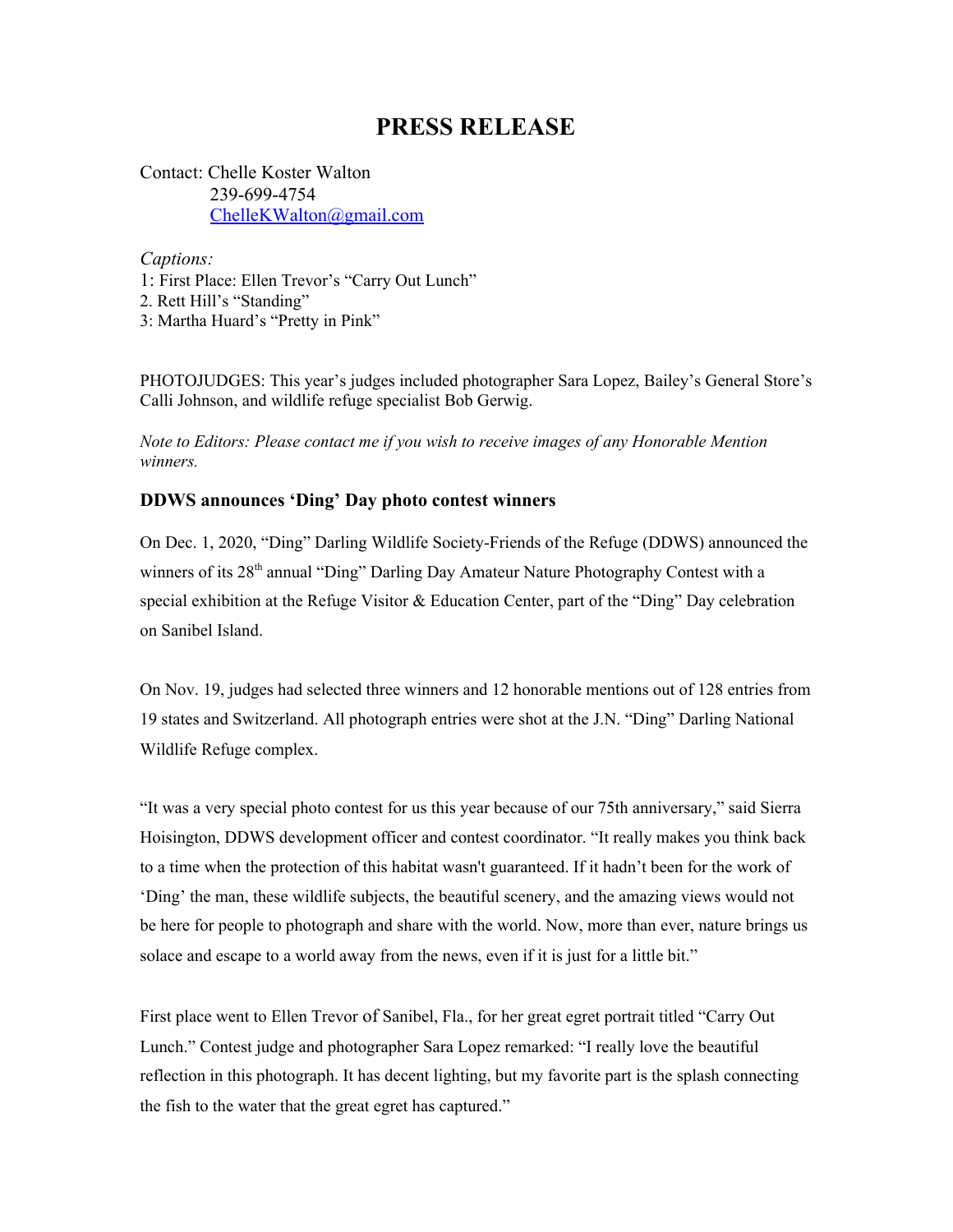In second place was Rett Hill from Henrico, Va., with a little blue heron shot titled "Standing." "I like that this photo has a plain background that allows you to focus on the bird that is placed very nicely within the frame," said Calli Johnson, wine steward at Bailey's General Store, who also judged the contest.

Martha Huard from Bokeelia, Fla., took third place with a photo of a roseate spoonbill, titled "Pretty in Pink." "I really enjoyed the crispness of this photograph along with the juxtaposition of the color of the bird versus the color of the sky," said judge Bob Gerwig, wildlife refuge specialist. "It's a really nice action shot, but also has hidden interest with the shadows on the wing of the bird."

"We always choose three judges for the contest," said Terry Baldwin, a DDWS emeritus board member who coordinates the contest along with Hoisington. "They include a refuge staff member, a professional photographer, and a member of the Sanibel community."

The three winners received cash awards from DDWS – \$300 for first place, \$225 for second, and \$175 for third. Each honorable mention winner, listed below, received a \$25 award, which reflects a refund of the contest entry fee.

The winning photographs and honorable mention award entries will be on display in the Refuge Visitor & Education Center throughout the year.

To view the other top-ranking entries, visit dingdarlingsociety.org/articles/photo-contests. That page also contains information for entering the Refuge's 75<sup>th</sup> Anniversary Celebration photo contest in 2021. The deadline for submissions will be Sept. 15, 2021.

## HONORABLE MENTIONS (in alphabetical order):

Teresa Anzalone, Sanibel Island, Fla. – "Showing off Her Pearly Whites" Mike Bauman, Milford, Mich. – "Heavy Sky over Sanibel Bayou" Corky Boyd, Sanibel Island, Fla. – "Mating Dance" Dale Dombrowski, Sun City Center, Fla. – "Breakfast" William Fischer, Sanibel Island, Fla. – "Flying Mangrove Cuckoo" Kent Jager, Sanibel Island, Fla. – "Teal Twosome" Scott Joffe, Highland Beach, Fla. – "The Stare" Len Littenberg, Hinesburg, Vt. – "Bad Hair Day" Linda Normoyle, Fort Myers, Fla. – "Almost Camouflaged"